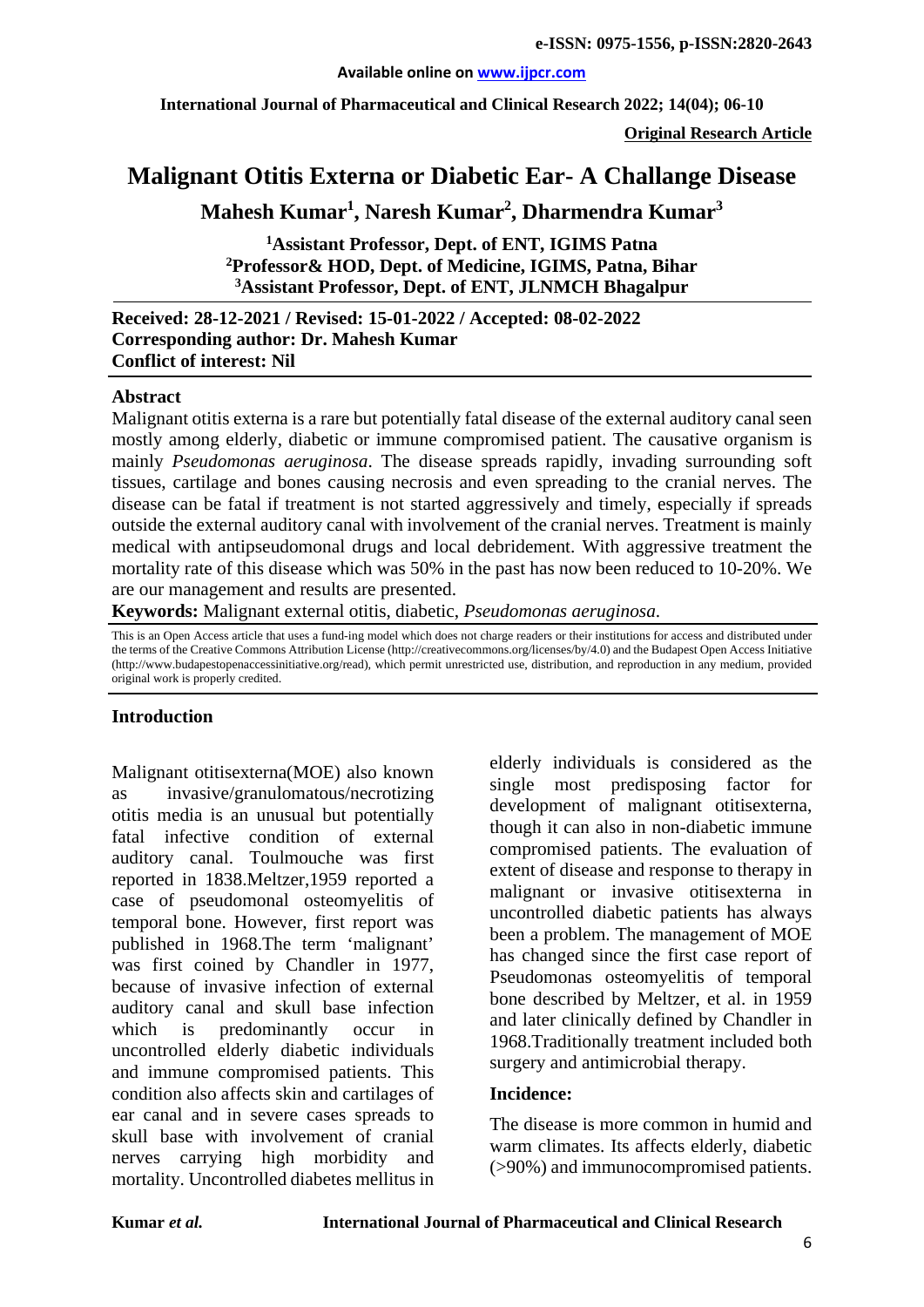In immunocompromised and AIDS patient, younger age group people may be affected. Males are more affected by MOE than females.

# **Material and Methods:**

All the 12 cases of malignant otitisexterna during a period of 5years from 2006- 2011.After proper history and clinical examination, especially predisposing factors, relevant investigations were done including culture and sensitivity of pus, histopathological examination and HRCT with contrast or without contrast. The treatment was started with appropriate antibiotics. Surgery (Modified cortical/Cortical mastoidectomy) was done in most of the cases.Patients were follow up for a minimum of 1 year. Some of the them are still under follow up.We have followed a simplified version of staging from Thakar et al as table I.

**Staging**: **Stage I**- Necrotising externaotitis {Persistent otalagia, bare bone in EAC, No facial palsy}

**Stage II**- Limited Skull base osteomyelitis {Lateral to jugular foramen-facial palsy}

**Stage III**- Extensive skull base osteomyelitis {Jugular foramen and further medially-lower cranial involvement and intracranial extension}

We have also followed a **Nosological criteria**.......

Corey et al,1985(15): Atleast 3 of 5 of the following signs and symptoms:

- 1. Persistentexternaotitis.
- 2. Granulation tissue in the EAC.
- 3. Evidence of mastoiditis or Osteomylitis of the skull base by radiologically or Biopsy.
- 4. Cranial nerve paralysis.
- 5. Isolation of Pseudomonas from the EAC or deeper skull site.

# **Observations:**

Total 12 cases studied ,10 cases are males and 2case are female with an average age of 55years. All of them presented to us with partially treated at the primary level with local / parental antibiotics. All of them presented with severe persistent otolagia with purulent discharge, granulation tissue in the EAC, diffuseotitisexterna with sometimes some cases with facial nerve palsy/multiple cranial nerve palsy.

## **Pathogenesis:**

Malignant otitisexterna is an invasive granulomatous infection that invariably originates at the junction of cartilaginous and bony part of the EAC. Its commonly affectly elderly (>50 years) patient who are diabetes or immune compromised. The organisms is mainly pseudomonas aeruginosa. Other organism is staph aureus, proteus species and klebsiella. Diabetic person are more susceptible to this condition irrespective of the type( Insulin dependent or non-insulin dependent, well or poorly controlled)[1].Theories proposed include deficient cell mediated immunity and tissue hypoperfusion secondary to diabetic microangiopathy[2,3].Studies have also shown that of diabetic cerumen has a higher PH and reduced concentration of lysozyme, which could be impair local antibacterial activity.[4]The condition may also originate following syringing of the ear in both diabetic and non-diabetic patients[2,5]. Some reports have shown the condition to be arisen from acute otitis media as seen in 6 out of 15 cases reported by Meyerhoff, Gates and Montaibo in 1977 or also associated with active chronic otitis media as seen in 4out of 11 patients reported by Doroghazi et.al in 1981.[6,7]

The term "Necrotizing" and "Invasive" is used because in most of the infection invades the adjacent deep preauricular tissues into the cartilages and bones resulting in necrosis and osteomyletitis of temporal bone and base of skull. The disease spread from the external auditory meatus rapidly and progressively through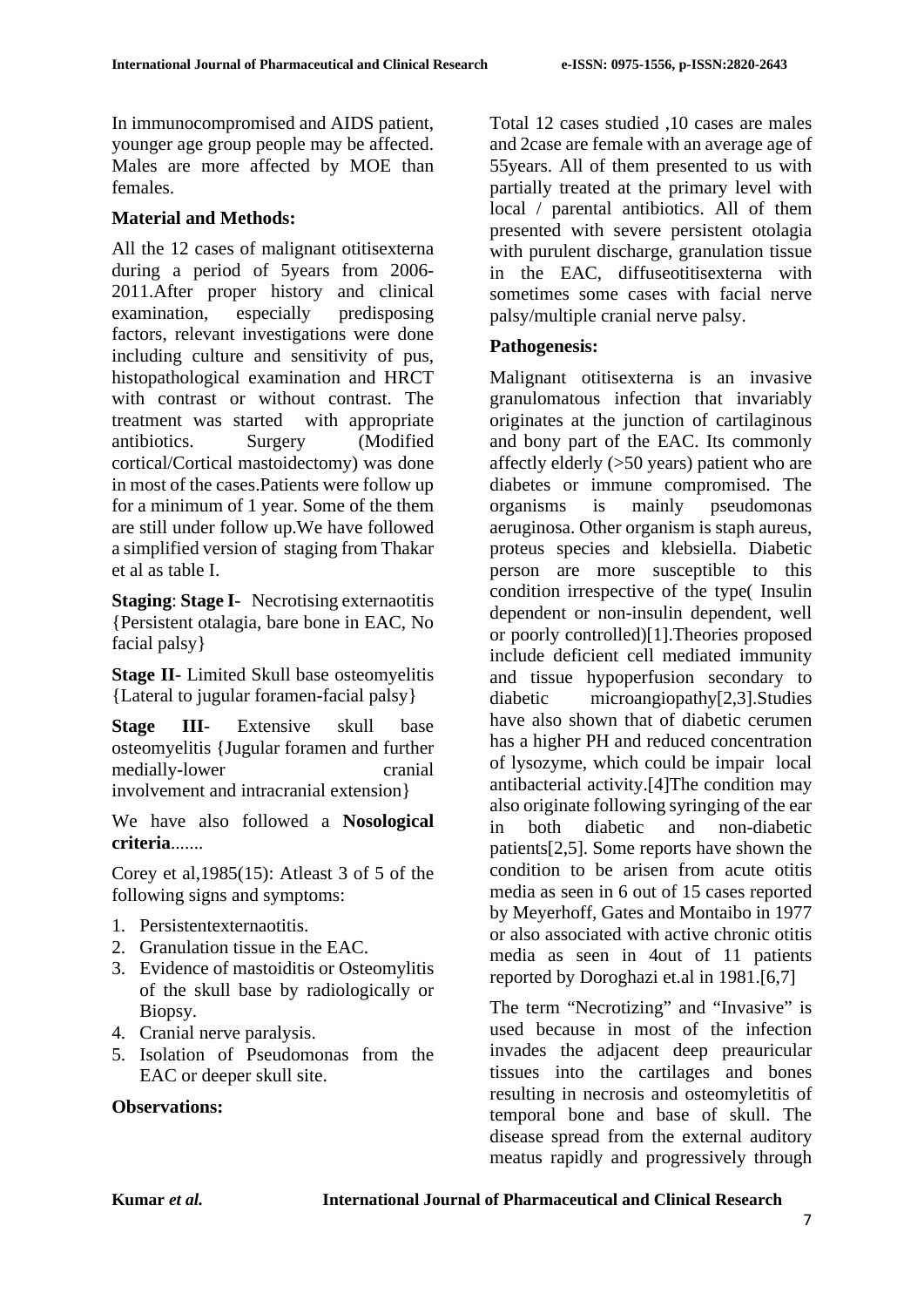the fissures of santorini and the osseocartilagenous junction into the temporal bone and mastoid. The facial nerve lies in close proximity and exits through the styloidmastoid foramen and can easily to be affected. The facial nerve is the most commonly affected nerve;32% incidence has been reported in Chandler's series[8]. Now a day incidence decreased due to recently introduced aggressive medical therapy and does not signify worse prognosis of the disease. From the infection may spread toward the skull base, involving the jugular foramen as well as glossopharyngeal, vagal and spinal accessory nerve. Thepetrous apex may also involved where the abducens and trigemminal nerve may be affected. Although as compared to facial nerve other cranial nerves are involved less frequently, they carry grave prognosis with mortality rate as high as 80-100%. Parotid gland and paranasal sinuses can also be involved by the aggressively spreading infection and also cause venous thrombosis of the jugular vein, leading to cavernous sinus thromobosis. Meningitis is another fatal complication of this disease.

# **Diagnosis:**

The chief complaints will be severe otalagia. Other signs and symptoms are otorrhoea, temporal headache as well as neurological involvement in some cases. On examination inflammatory changes seen in external auditory canal and preauricular soft tissue. The pain may be mimic diffuse otitisexterna or furunculosis. There may be referred pain to TM joint present indicates granulation tissue at the osseo-cartilagenous junction at the floor of external auditory canal is virtually pathognomic of MOE. Necrosis of the cartilage and bony may be seen in some cases. The tympanic membrane in most of cases are intact.

Investigation reveals high leukocytes count, elevated ESR, with average 88mm/hr[9]. Known diabetic need an evaluation of the serum chemistry to determine if the infection affecting their baseline glucose intolerance. Culture and sensitivity from the external auditory canal will identify Pseudomonas aeruginosa as the predominent causative organisms(95%).

Imaging study for determining the presence of disease, extent as well as response to therapy. CT and MRI are helpful to determining the extent of soft tissue, bone erosions, abscess formations and intracranial complications. However, CT scan may not detect early osteomyletitis, as 30-50% of bone destruction may be required for CT to be detect osteomyletitis. MRI provides poor bone resolution. Technetium-99 and Gallium-67 scan are more sensitive but not specific. Indium-111 has same sensitivity as Gallium-67 scan but more specific in cases of inflammatory processes[10,11,12].

Biopsy may help to rule out to maligancy or other pathologies. Nadal described histopathology of 2 temporal bones affected by MOE and determined the infection did not spread through the pneumatized air cells tracts of the temporal bone[13]. Rather infection may spread via vascular and fascial planes on the exiting the temporal bone through the external auditory canal osseo-cartilagenous junction of fissures of Santorini. The condition may be misdiagnosed as acute otitisexterna or otitis media with complication, other differential diagnosis include squamous cell carcinoma, Wegener granulomatosis, eosinophilic granuloma, glomusjugulare, and meningeal carcinoma.

In child (MOE) has no true pathognomic features of MOE. Rubin reported 15 cases of MOE in 1988 which is predominant risk factor was immune dysfunction, not a diabetes. They usually present with sudden onset of earache, ear discharge and hearing loss. Levenson, Corey, Benecke, and Davis have all proposed staging system for MOE based on soft tissue and bony involvement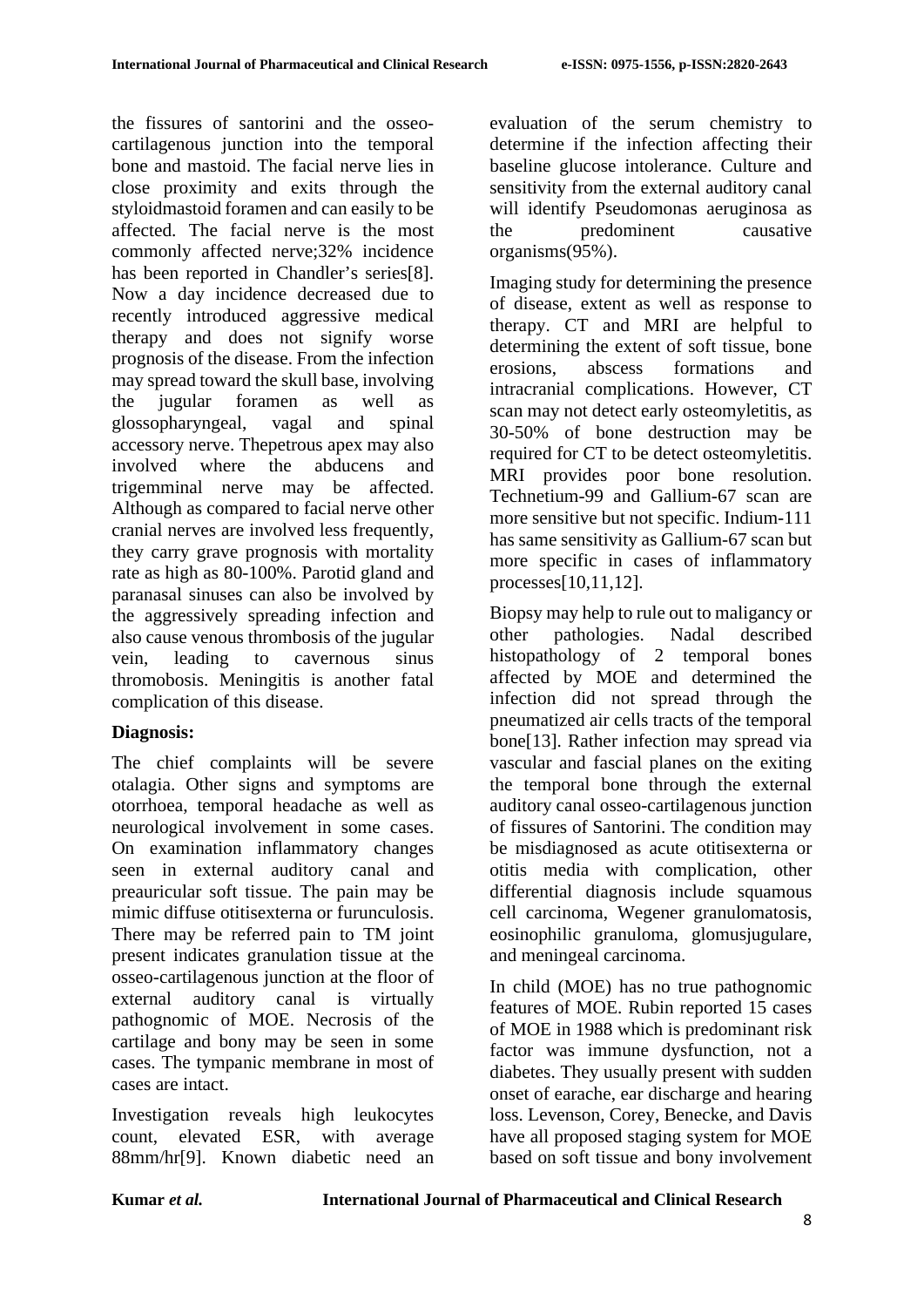or neurological involvement, however staging systems are not widely accepted.

**Treatments:** The guidelines of treatment are as follows-

- 1. Control of blood sugar level and improve the general condition of the patient.
- 2. Aural toilet and local derbidement of granulation tissue.
- 3. Aggressive treament with suitable antimicrobial therapy (Topical and systemic).

We used ciprofloxacin and in some casescephelosporin both iv for a short period and then switching over to oral ciprofloxacin. In according to culture and sensitivity report showing sensitivity of the organism to ciprofloxacin, the drug was tried and came out successful. Therapy was given for prolonged period of about 3months, the end point of treatment mainly decided by clinical correlations.

Surgical debridement was done in most of the cases, which amounted to the removal of all granulation tissue and drilling away of all diseased and necrosed tissue. A canal wall down mastoidectomy, exposing the antrum, lowering the posterior canal wall, exposing the facial nerve upto the stylomastoid foramen and was found to be in one case with vertical segment of facial nerve was involved, facial nerve decompression done. Lastly procedure was followed by wide meatoplasty done.

**Results:** There was 2 mortalities in our case, died due to the extensive disease involvement. Some cases are followed up till now they are symptomatically better. 2 patient showed show facial nerve palsy after surgical intervention, but not fully recovered. Extremely severe earache in some cases was fully relieved even after treatment.

# **Discussion:**

**I**n our patients all were diabetics and also other comorbities in some cases like chronic kidney disease and hypertension. Microangiopathy in diabetes and vascular abnormalities are in chronic renal disease. Though prolonged antibiotic treatment and surgical debridement could reduce the mortality and morbidity of earche. Good results in terms of resolution of pain are reported only for diagnosed in satge I.

All of our patients were diagnosed before the development of facial palsy, only one patient was presented with the pain and facial nerve palsy. Rest of them presented to us after treated at primary care level including physician, general practitioners and physicians treating diabetes. Greater awareness of this condition will help in early diagnosis. Very high index of suspicion in elderly diabetes or otherwise immunocompromised patients presenting with earache can be help in early diagnosis before the development of facial palsy and thus decreasing the morbidity.

## **Prognosis:**

With adequate and aggerssive antibiotic treatment use the cure rates have improved from 55% in1968 to 74-91% in 1985 to 1989[9]. Chandler had initially reported mortality of 50% which has been decreased, now decreased to 20% due to improved imaging studies, early intervention with antibiotic and surgical process. Most recent studies report a mortality rate of <10% except for those patients with cranial nerve involvement other than facial nerve and those with intracranial complications. Disease recurrence rate is reported in 9-27% of the cases usually seen with inadequate therapy. Early diagnosis is essential. Prognosis to be related directly to the stage that the disease has reached at the onset of treatment. This requires great awareness of the condition. Mainstay of treatment is antipseudomonal antibiotics and surgical debridement.

# **Conclusion:**

**A**n early diagnosis with an aggressive treatment with wide local surgical excision